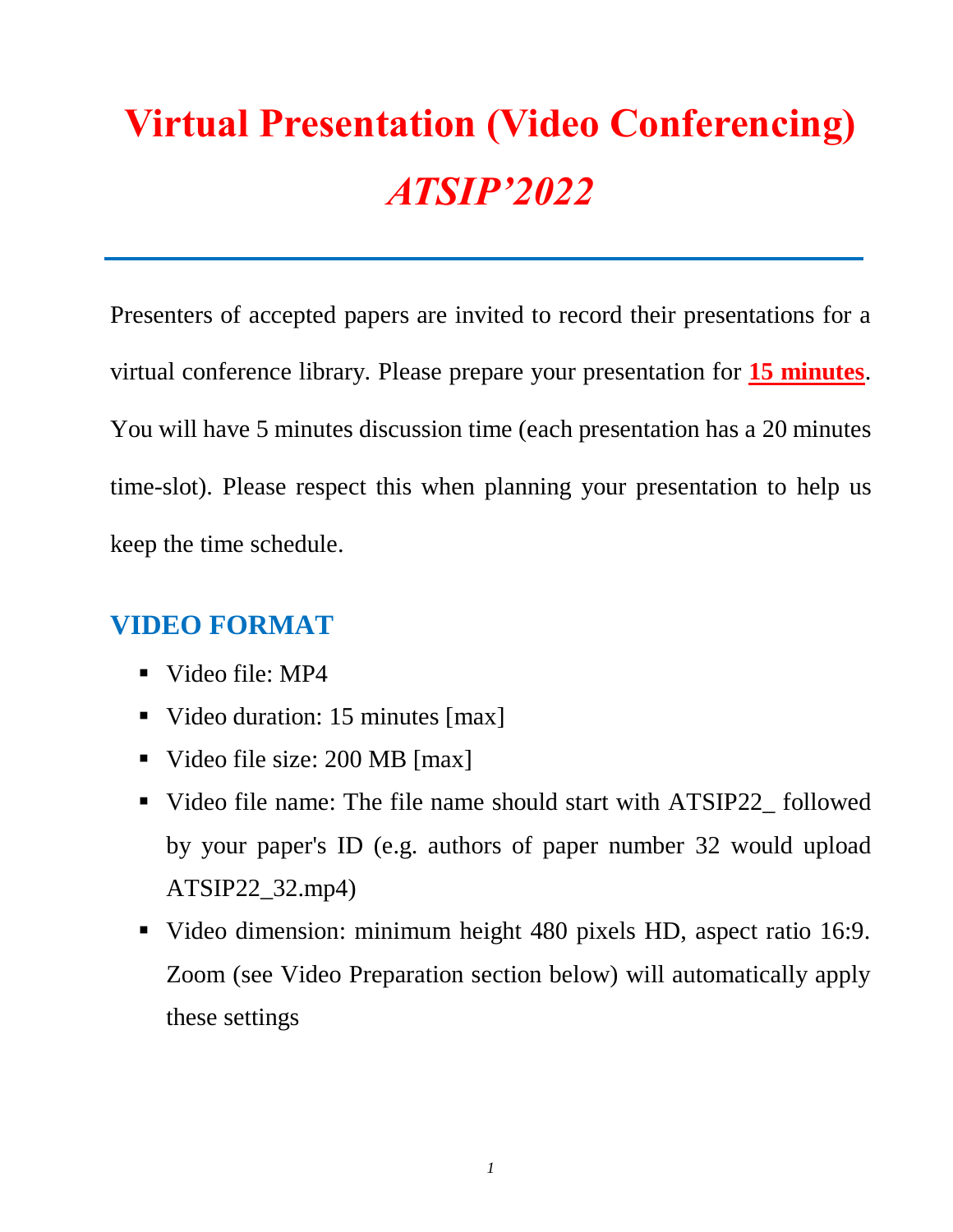All oral presentations must be submitted to ATSIP'22 no later than **Monday, May 16, 2022.** This is to ensure the ATSIP'22 team has enough time to check and approve all presentations. We thank you in advance for sticking to this deadline.

Upload to the ATSIP'22 Drive by **May 16, 2022** – Click **[here](https://drive.google.com/drive/folders/18iacThUDz_FZZD0ANWPNa1iR1vcQuKeO?usp=sharing)** to upload

[\(https://drive.google.com/drive/folders/18iacThUDz\\_FZZD0ANWPNa1iR1vcQuKeO?usp=sharing\)](https://drive.google.com/drive/folders/18iacThUDz_FZZD0ANWPNa1iR1vcQuKeO?usp=sharing)

Presentations submitted after this date will not be accepted and will be removed from the program.